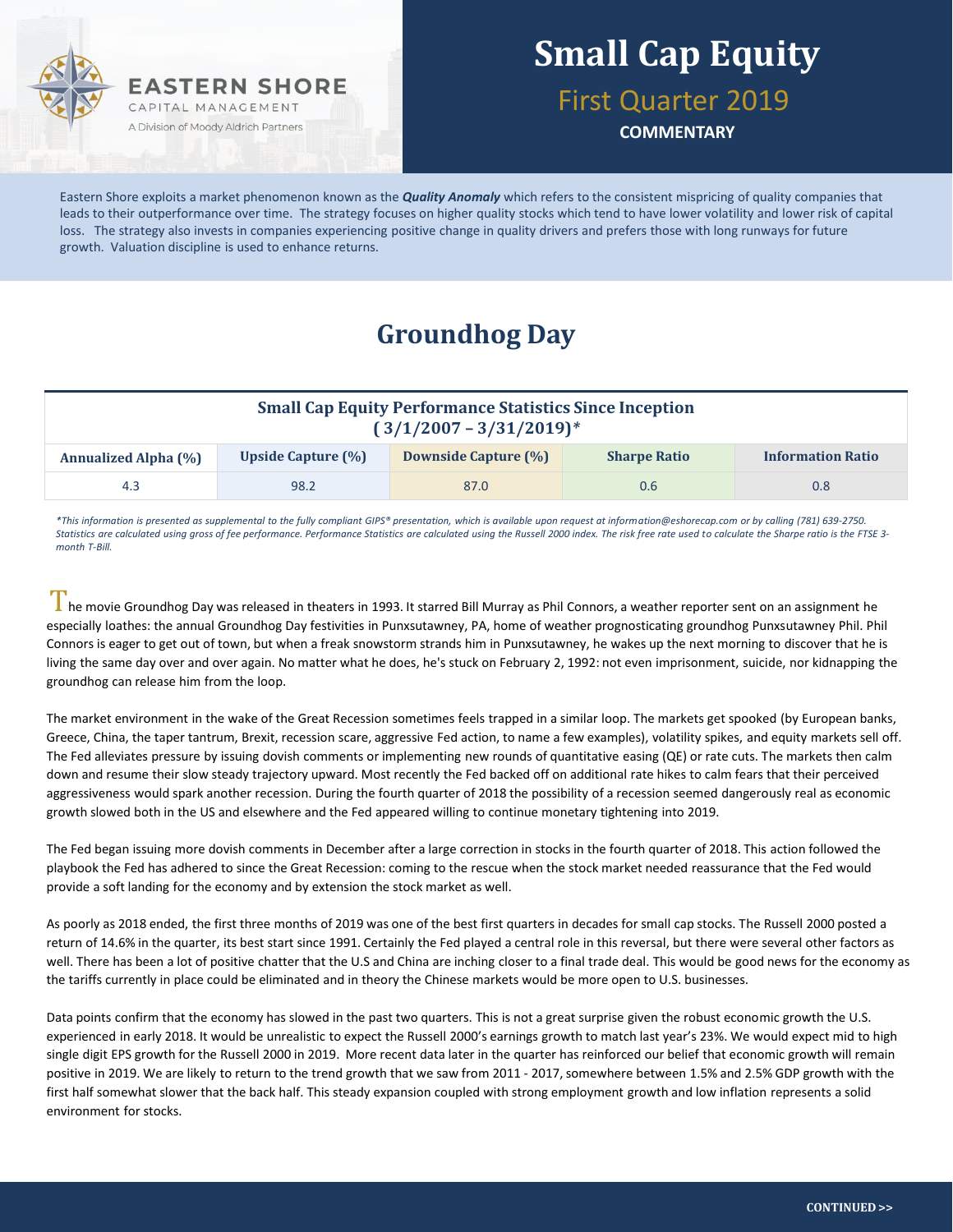

# **Small Cap Equity**

First Quarter 2019

**COMMENTARY**

| Performance Summary (as of 3/31/2019) |                |                  |                 |                   |                    |                                                            |  |  |  |
|---------------------------------------|----------------|------------------|-----------------|-------------------|--------------------|------------------------------------------------------------|--|--|--|
|                                       | Q1 2019<br>(%) | 1 Year<br>$(\%)$ | 3 Year**<br>(%) | $5$ Year**<br>(%) | $10$ Year**<br>(%) | <b>Since</b><br><b>Inception</b><br>$(3/1/2007)$ **<br>(%) |  |  |  |
| <b>ESCM Small Cap Equity (Gross)</b>  | 13.9           | 1.8              | 12.6            | 7.9               | 16.7               | 10.9                                                       |  |  |  |
| <b>ESCM Small Cap Equity (Net)</b>    | 13.8           | 1.3              | 12.1            | 7.5               | 16.0               | 10.2                                                       |  |  |  |
| <b>Russell 2000</b>                   | 14.6           | 2.1              | 12.9            | 7.1               | 15.4               | 7.1                                                        |  |  |  |

*\*\*Performance periods greater than one year are annualized.*

#### **First Quarter 2019 Results**

The Eastern Shore Small Cap Equity strategy posted a return of 13.9% for the quarter, slightly underperforming the Russell 2000, which returned 14.6%. In Groundhog Day fashion, the quarter was characterized by many factors that we have seen in recent quarters. Low quality dominated in this risk-on environment as the lowest 20% of companies by ROE in the Russell 2000 outperformed the highest ROE 20% by over 8%, and loss-making companies outperformed profitable companies by over 7% in the quarter. While we remain deeply underweight lower quality companies relative to the benchmark, strong stock selection helped the strategy remain close to the index for the quarter.

Two areas that generated particularly strong returns during the quarter were software and biotech, archetypal growth areas. Many of the top performing companies for the first quarter do not yet have earnings, although some will prove themselves to be great companies and investments in the future. Their outperformance in this environment was not surprising given that the 10 year yield went from 3.24% in November to below 2.4% in the first quarter. These types of companies are long duration assets that benefit from low interest rates.

The sectors that contributed the most to our relative performance for the quarter were Energy and Consumer Staples. Energy is an interesting sector due to structural changes in the global crude market. U.S. crude oil is now a true global commodity, and the U.S. soon will be a net exporter of the commodity. This opens up a vast new addressable market for the industry. The price of oil rose approximately 27% during the quarter, improving both activity and sentiment. One of the strategy's holdings, ProPetro Holding Corp (PUMP), appreciated significantly in the quarter as it posted stellar earnings and issued positive guidance for 2019. The company has an excellent management team, no net debt, and continues to produce great margins and cash flow. The firm's stock remains very reasonably priced given its prospects.

Nomad Foods (NOMD) was a strong performer in the Consumer Staples sector. Nomad's management team has continued to execute well on its strategy to expand its leadership position in the European frozen food space through both organic growth initiatives and disciplined M&A. In late February the firm reported sales and EBITDA well in excess of Wall Street expectations, driven by organic sales growth of over 4%. Management also shared 2019 EBITDA guidance which was significantly above consensus expectations. Nomad remains a steady, dependable cash flow generator which benefits from the secular trend towards healthier eating. In spite of its recent price appreciation, the company's stock remains attractively valued relative to that of other Consumer Staples firms and the broader market (forward P/E 14.8x, EV/EBITDA 13.3x).

Sector detractors for the quarter included Producer Durables and Health Care. Within Producer Durables, a few high quality names underperformed for reasons that we anticipate will be temporary. Among these was EnerSys (ENS), a manufacturer of industrial batteries. EnerSys is a leader in motive power (for forklifts, mining equipment, and similar uses) and reserve power (key for telecommunications, cell towers, and computer equipment). The company has a long runway for future growth as communications companies build out 5G infrastructure. This will entail massive investment in additional equipment that will require backup reserve power. EnerSys is a market leader in this area. The firm's order book can be lumpy and we are not concerned over short term fluctuations in their orders.

Health Care was a strong performer in absolute terms for the quarter, but the underperformance of a couple of companies due to transient issues contributed caused this area to detract from the strategy's relative performance. Among these were healthcare staffing/workforce service provider AMN Healthcare Services (AMN) and biopharmaceutical firm Ligand Pharmaceuticals (LGND). AMN declined during the quarter due primarily to the firm's lackluster earnings and guidance, while Ligand fell upon the release of a short report. We view these setbacks as temporary and maintain exposure to these two businesses given their visible pathways to future growth.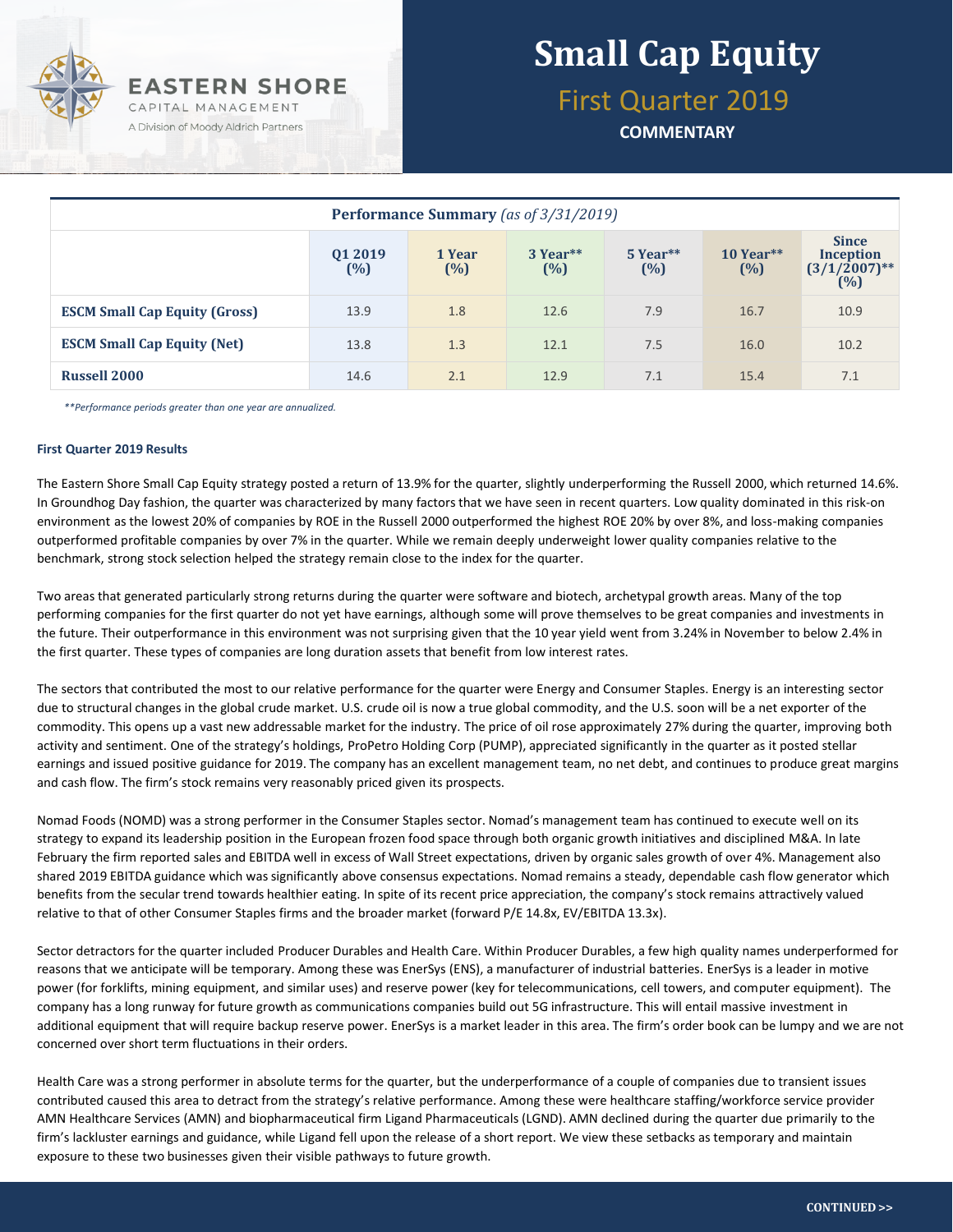

First Quarter 2019

**COMMENTARY**

One of the strategy's best performing stocks for the quarter was Loxo Oncology (LOXO). Loxo is a biopharmaceutical firm which engages in the development of small molecule therapies for the treatment of cancer. The company's research specifically focuses on genetic alterations, targeted therapies, and genetic testing. The business had a clear line of sight to \$1 billion of sales, an attribute that contributed to the team's decision to add it to the portfolio. The firm's strong growth prospects did not escape notice, and on January 7 Loxo announced that it was being acquired by Eli Lilly for a substantial premium. As we have noted in the past, the strategy has averaged six companies acquired per year. We attribute this relatively high rate of acquisition to the alignment of the characteristics we favor (including strong business models, corporate culture, and balance sheets) with the M&A criteria used by strategic buyers.

| Q1 2019 Top 5 Contributors <sup>†</sup> |      |                                        | Q1 2019 Top 5 Detractors <sup>†</sup> |      |                                        |  |
|-----------------------------------------|------|----------------------------------------|---------------------------------------|------|----------------------------------------|--|
| <b>Security</b>                         | (%)  | <b>Avg. Weight Contribution</b><br>(%) | <b>Security</b>                       | (%)  | <b>Avg. Weight Contribution</b><br>(%) |  |
| Euronet Worldwide, Inc. (EEFT)          | 2.59 | 0.87                                   | Green Dot Corporation Class A (GDOT)  | 1.96 | $-0.58$                                |  |
| Loxo Oncology Inc (LOXO)                | 0.06 | 0.68                                   | EnerSys (ENS)                         | 1.09 | $-0.19$                                |  |
| ProPetro Holding Corp. (PUMP)           | 0.94 | 0.57                                   | AMN Healthcare Services, Inc. (AMN)   | 1.04 | $-0.15$                                |  |
| Rexford Industrial Realty, Inc. (REXR)  | 2.64 | 0.55                                   | Columbia Banking System, Inc. (COLB)  | 1.68 | $-0.13$                                |  |
| Interxion Holding N.V. (INXN)           | 2.54 | 0.54                                   | US Ecology, Inc. (ECOL)               | 1.30 | $-0.13$                                |  |

#### **Outlook**

Much has changed since the extreme volatility and negative sentiment that we experienced last December. The Fed has backed off and economic data has stabilized. The probability of a recession this year now appears relatively low. Looking beyond the U.S., the European economy remains fragile but data seems to be stabilizing there as well. Brexit remains a risk, but its outcome will most likely have a more significant impact on the U.K. than on Continental Europe. China has introduced fairly aggressive stimulus in response to a weaker economy and the negative effects of tariffs, so we have seen positive data from there as well in recent months.

The most significant wildcard for the U.S. at this point seems to be trade policy, which has several facets to it. Obviously the key component is China: we keep hearing that substantial progress has been made, but the issues of enforcement and intellectual property remain sticking points. These are the most important and the most difficult to implement, so the timeframe on resolution remains uncertain. On the European side we hear talk of tariffs on European autos and aircraft. The E.U. has stated that it would retaliate if these were implemented. In North America the flow of goods from Mexico has slowed significantly due to the Trump Administration's actions to stem illegal immigration. This has begun to cause supply chain problems at many U.S. companies, which could be reflected in earnings this quarter or next. We continue to monitor developments in these trade negotiations and to assess their potential impact on the companies we invest in.

We believe that the market started to price in not only an economic recession in the fourth quarter of 2018, but also a potential earnings recession. We would not dismiss the possibility that earnings growth could be slightly negative in the first quarter of 2019, and would expect it to re-accelerate thereafter. The U.S. experienced abnormally high growth in 2018, so it would be difficult to continue growing at that pace off of a higher earnings base.

As mentioned earlier, our estimate for GDP growth is 1.5% - 2.5% in 2019. We expect both S&P 500 and Russell 2000 earnings growth in the mid-single digit range, accelerating in the third and fourth quarters. Valuations are more attractive than they were last fall despite the upward move we have seen year to date. Stocks are not cheap by historical standards but appear reasonably priced. We maintain a high percentage of established quality names in the portfolio and continue to look for companies that can grow profitably in a slower growth world.

Regarding our market expectations for the rest of the year, we would not be surprised to see some consolidating of the recent move at least through the summer. The outcome of trade negotiations will be a likely catalyst for the next move in either direction. If resolved favorably we could see positive momentum in the form of greater business and consumer confidence which should lead to a more positive environment for stocks; if negative we are likely to experience a return to volatility. We feel that the strategy's emphasis on higher quality businesses positions it well to deliver strong relative returns in either scenario. Please do not hesitate to reach out if you have any questions; we appreciate your support of Eastern Shore.